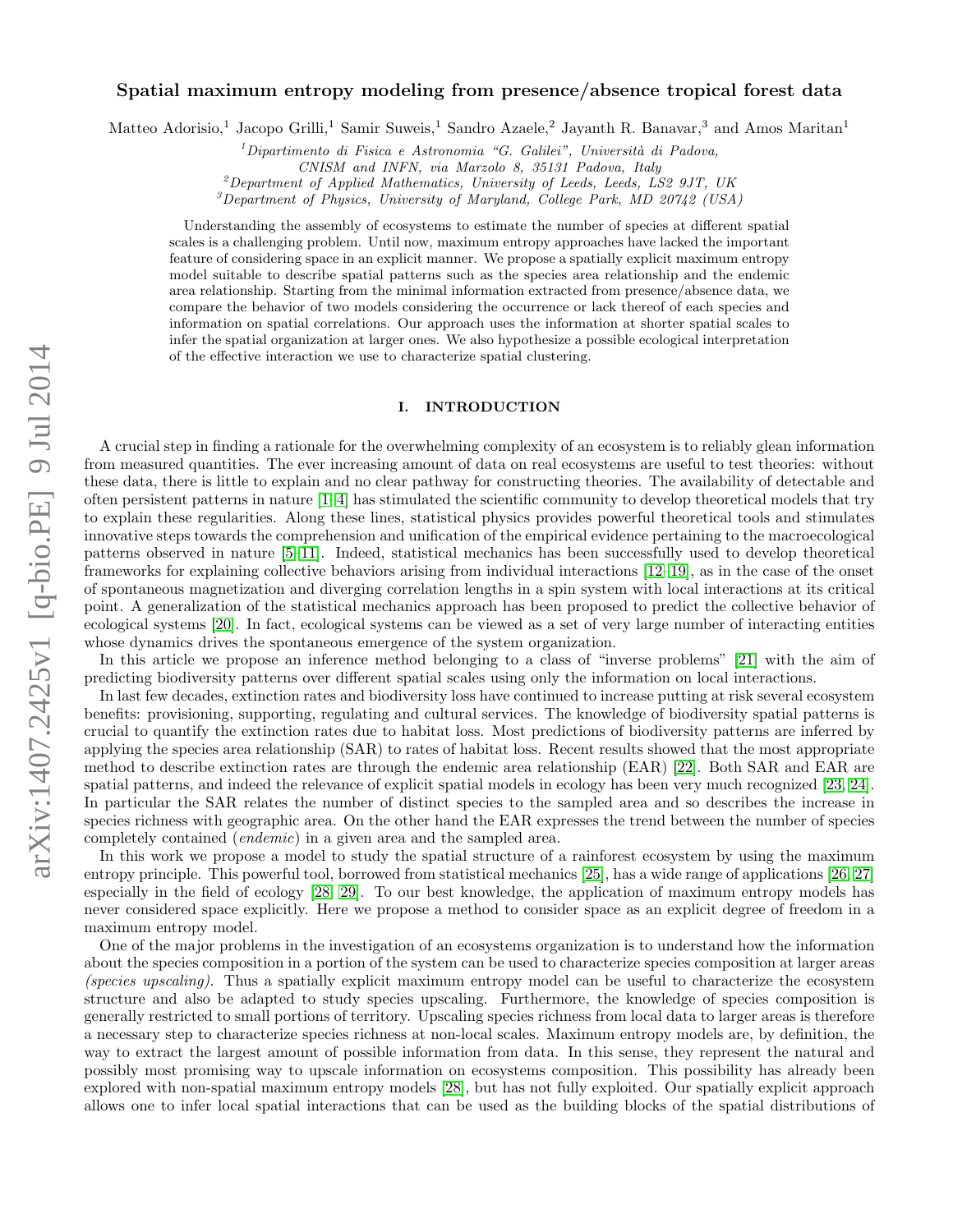species at any spatial scale.

# II. THE MAX-ENT PRINCIPLE FOR THE ECOLOGICAL COMMUNITY

The maximum entropy principle is a useful method to obtain the least biased information from empirical measurements [\[9,](#page-9-13) [25\]](#page-9-8).

Let us consider an ecosystem contained in a given area A divided in N adjacent sites of equal area and further assume that we have knowledge of which species are contained within it. In order to characterize the state of our system, we introduce the binary variable  $\sigma_i^{\alpha}$ , which registers the occurrence of each species  $\alpha = \{1, \dots, S\}$  in each site  $i = \{1, \dots, N\}.$ 

Each species is thus represented by a vector of binary entries where  $\sigma_j^{\alpha} = 0$  and  $\sigma_j^{\alpha} = 1$  represent respectively the absence and the presence of the species  $\alpha$  in a particular site j. All the information about species' occurrences within our ecosystem is contained in the set of vectors  $\boldsymbol{\sigma}^{\alpha} = (\sigma_1^{\alpha}, \cdots, \sigma_N^{\alpha}),$  with  $\alpha = \{1, \cdots, S\}.$ 

For the sake of simplicity, let us assume that the occurrence of any species is independent of the other ones. Then the probability of finding a given species  $\alpha$  in the configuration  $\sigma^{\alpha}$  can be written as:  $\mathbb{P}(\sigma^1, \dots, \sigma^S) = \prod^S$  $\prod_{\alpha=1} p_{\alpha}(\boldsymbol{\sigma}^{\alpha}),$ 

where  $p_\alpha$  is the probability distribution of finding species  $\alpha$  in the configuration  $\sigma^\alpha$ . At first sight, this assumption may be considered an oversimplification. However, it has been shown that individuals belonging to different species (within a trophic level) can be considered independent to a first approximation [\[13,](#page-9-14) [29](#page-9-12)[–32\]](#page-9-15).

We now use the maximum entropy principle (MaxEnt) [\[25,](#page-9-8) [33\]](#page-9-16) in order to characterize  $p_\alpha$  and thus the probability to observe the whole system in a given configuration. For simplicity, in what follows, we drop the  $\alpha$  index.

From presence-absence data, we can build the *observed configuration*  $\hat{\sigma}$ . All the information we know about a given species' occurrence is thus contained in this vector. To build our spatial MaxEnt model we will impose constraints on the average presence of the species in the ecosystem  $\hat{M} = \sum_i \hat{\sigma}_i$  and the co-occurrence of the species in neighboring sites  $\hat{E} = \sum$  $\sum_{i,j} \hat{\sigma}_i \hat{\sigma}_j$ . In particular, focusing on the co-occurrence in neighboring sites is suggested by the fact that

there is evidence that individuals belonging to the same species are spatially clumped [\[34,](#page-9-17) [35\]](#page-9-18).

We proceed by selecting two indicators that summarize the information contained in  $\hat{\sigma}$  and we want to test if such information is sufficient to model the biodiversity patterns of the species in the ecosystem.

The MaxEnt framework [\[25\]](#page-9-8) maximizes the Shannon's entropy  $(\sum_{\bm{\sigma}} p(\bm{\sigma}) \ln p(\bm{\sigma}))$  constrained to match the empirical averages  $\hat{M} = \sum_{i} \hat{\sigma}_i$  and  $\hat{E} = \sum_{i} \hat{\sigma}_i$  $\sum_{i,j} \hat{\sigma}_i \hat{\sigma}_j$  with the ones calculated using  $p(\boldsymbol{\sigma})$ . It can be shown that in this case  $p(\boldsymbol{\sigma})$ 

takes the form:

$$
p(\boldsymbol{\sigma}|h, J) = \frac{1}{Z(h, J)} \exp\left(J \sum_{\langle i,j \rangle} \sigma_i \sigma_j + h \sum_i \sigma_i\right) = \frac{e^{JE(\boldsymbol{\sigma}) + hM(\boldsymbol{\sigma})}}{Z(h, J)},
$$
(1)

where  $Z(h, J) = \sum_{\sigma} e^{JE(\sigma) + hM(\sigma)}$  is a normalization constant called the partition function. In this way, we can characterize the probability distribution for every single species relying only on  $M$  and  $E$ . The parameters h and  $J$ must be fitted from the data for each species to satisfy the imposed constraints. The parameter  $h$  of each species is taken to be constant over all the sites and can be interpreted as an external factor that favors the presence  $(h > 0)$  or absence  $(h < 0)$  of the species (i.e. analogous to an external magnetic field in the spin model). J can be interpreted as an effective interaction between neighboring sites that favors the clustering  $(J > 0)$  or the dispersion  $(J < 0)$  of a species among the different sites. A possible interpretation of this effective interaction is a density- or distance-dependent effect of the reproduction rates of tropical tree species due to host-specific predators or pathogens (Janzen-Connell effect) [\[36,](#page-9-19) [37\]](#page-9-20) with a resulting less clustered distribution.

In the case  $J = 0$ , the model reduces to the case of independent sites that resembles a well studied case known as the random placement model (RPM). The RPM was introduced in ecology for the first time by Coleman [\[38\]](#page-9-21) to study spatial patterns in species under different hypotheses on the species abundance distribution. Our framework does not require the knowledge of species abundances, but only the presence-absence information. In this case, the RPM can be built imposing M as the unique constraint and the probability distribution takes the form

$$
p(\boldsymbol{\sigma}|h) = \frac{1}{Z(h)} \exp\left(h \sum_{i} \sigma_{i}\right)
$$
 (2)

where  $Z(h) = \left(1 + e^h\right)^N$ . In this case h is fixed by the empirical  $\hat{M}$  and can be shown that  $h = \ln\left(\frac{\hat{m}}{1-\hat{m}}\right)$  where  $\hat{m} = \hat{M}/N$  (see appendix [A\)](#page-8-3).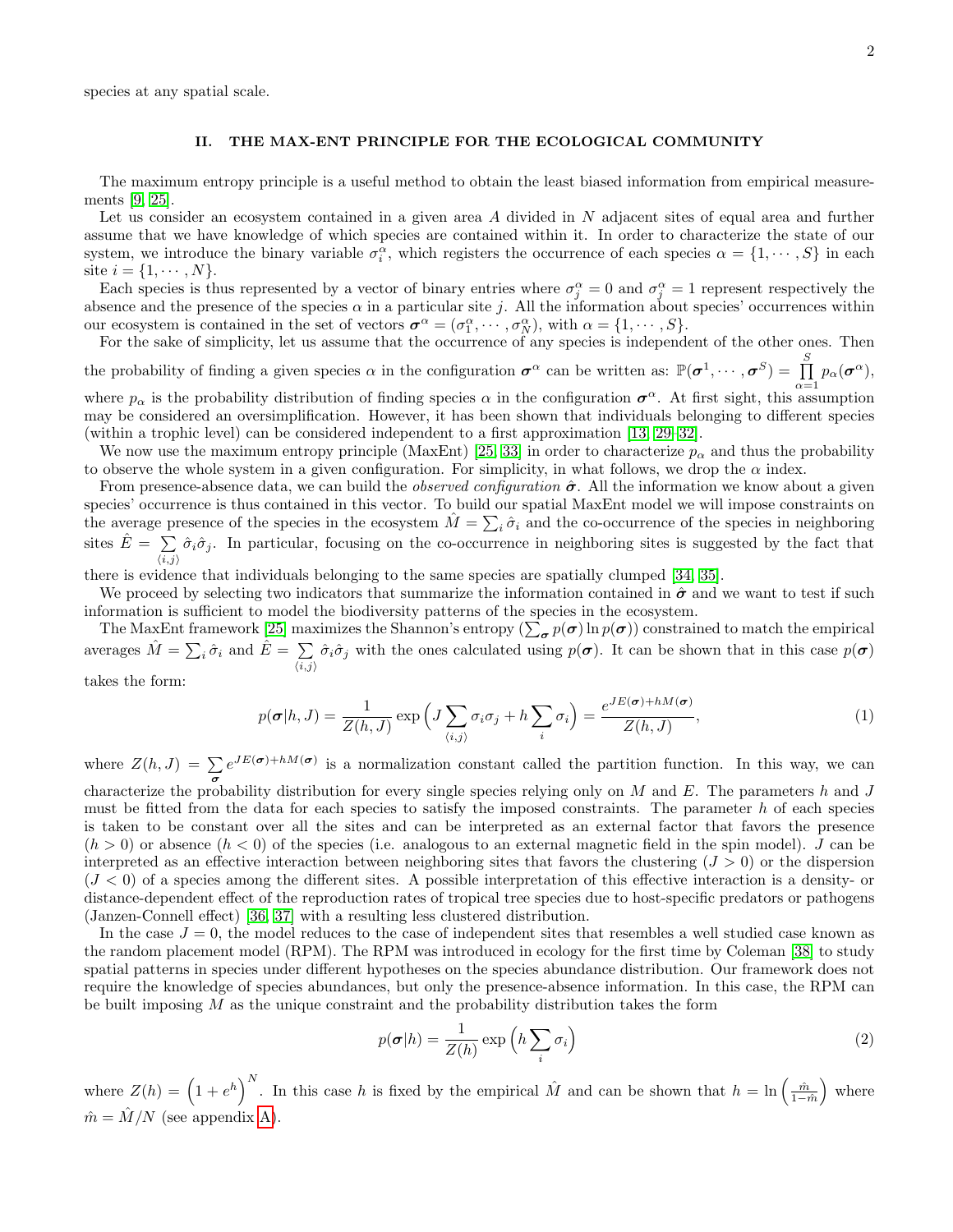#### A. Spatial patterns in a presence/absence framework

In order to characterize the spatial structure of an ecosystem we focus on the species area relationship (SAR) and the endemic area relationship (EAR). The SAR expresses the mean number of species found in a sampled area of an ecosystem. Similarly the EAR can be measured counting the number of species completely contained (endemic) in the sampled area. In our presence/absence framework, we can define the SAR as

<span id="page-2-0"></span>
$$
SAR(a) = \sum_{\alpha=1}^{S} \left\langle \chi_a(\{\sigma\}) \right\rangle_{\mathbf{g}_{\alpha}} = \sum_{\alpha=1}^{S} SAR_{\alpha}(a)
$$
\n(3)

where

$$
\chi_a(\{\sigma\}) = \begin{cases} 1, & \text{if } \sum_{i \in a} \sigma_i > 0 \\ 0, & \text{otherwise} \end{cases}
$$

The EAR is given by

<span id="page-2-1"></span>
$$
EAR(a) = \sum_{\alpha=1}^{S} \left\langle \delta_{\sum_{i \in a^c} \sigma_i, 0} \right\rangle_{\mathbf{g}_{\alpha}} = \sum_{\alpha=1}^{S} EAR_{\alpha}(a)
$$
\n(4)

where the Kronecker delta imposes the condition of endemicity using the fact that if a species is endemic in an area a it is not present outside of it (i.e. it is not present in  $a^c$  the complementary space to a).

In both eq. [\(3\)](#page-2-0) and eq. [\(4\)](#page-2-1), the expression  $\langle \cdots \rangle_{g_\alpha}$  stands for the average calculated using the probability distribution  $p(\boldsymbol{\sigma}|g_{\boldsymbol{\alpha}})$  with  $g_{\boldsymbol{\alpha}} = (h_{\alpha}, J_{\alpha})$ 

In the case of RPM, we can analytically compute both the SAR and the EAR

$$
SAR_{RPM}(a) = \sum_{\alpha=1}^{S} SAR_{\alpha}(a) = S - \sum_{\alpha=1}^{S} (1 - \hat{m}_{\alpha})^{|a|}
$$
(5)

where |a| is the size of the sampled area (we measure the area in terms of number of sites |a| in the range from 1 to  $A = N$ , while

<span id="page-2-3"></span>
$$
EAR_{RPM}(a) = \sum_{\alpha} \left(1 - \hat{m}_{\alpha}\right)^{A - |a|}.
$$
\n<sup>(6)</sup>

In the RPM case, the EAR and the SAR are related in a simple way [\[22\]](#page-9-5)

$$
EAR_{RPM}(a) = S - SAR_{RPM}(A - a) . \t\t(7)
$$

We note that, using Eq. [\(4\)](#page-2-1), the EAR can be written as

<span id="page-2-2"></span>
$$
EAR_{\alpha}(a) = \frac{Z_a(h_{\alpha}, J_{\alpha})}{Z_A(h_{\alpha}, J_{\alpha})}
$$
\n
$$
(8)
$$

Here  $Z_a(\mathbf{g}_{\alpha})$  and  $Z_A(\mathbf{g}_{\alpha})$  are the partition functions evaluated respectively in a subconfiguration of area a and on the whole lattice of area A. As in the case of the SAR, if  $J = 0$ , we obtain an analytical expression for the EAR. In fact, imposing  $J = 0$  in Eq. [\(8\)](#page-2-2), we obtain (see Appendix [B\)](#page-8-4)

<span id="page-2-4"></span>
$$
EAR_{RPM}^{\alpha}(a) = \frac{Z_a(h_{\alpha}, 0)}{Z_A(h_{\alpha}, 0)} = \left(\frac{1}{1 + e^{h_{\alpha}}}\right)^{A - |a|}.
$$
\n(9)

The fact that  $h_{\alpha}$  is fixed by the mean occupation  $\hat{m}_{\alpha}$  allows us to rewrite Eq. [\(6\)](#page-2-3) as Eq. [\(9\)](#page-2-4).

## III. METHODS

#### <span id="page-2-5"></span>A. From spatial data to presence/absence data

Presence/absence data were obtained starting from abundances of the Barro Colorado Island (BCI) rainforest (50ha permanent plots). We divided the surveyed area in  $N = 256$  cells and assigned to each one a variable  $\hat{\sigma}_i^{\alpha}$  for  $i \in \{1, \dots, N\}$  and  $\alpha \in \{1, \dots, S\}$  such that  $\hat{\sigma}_i^{\alpha} = 1$  when species  $\alpha$  is present at the cell i and  $\hat{\sigma}_i^{\alpha} = 0$  if it is absent. Applying this procedure we end up with a lattice like configuration, one for each species.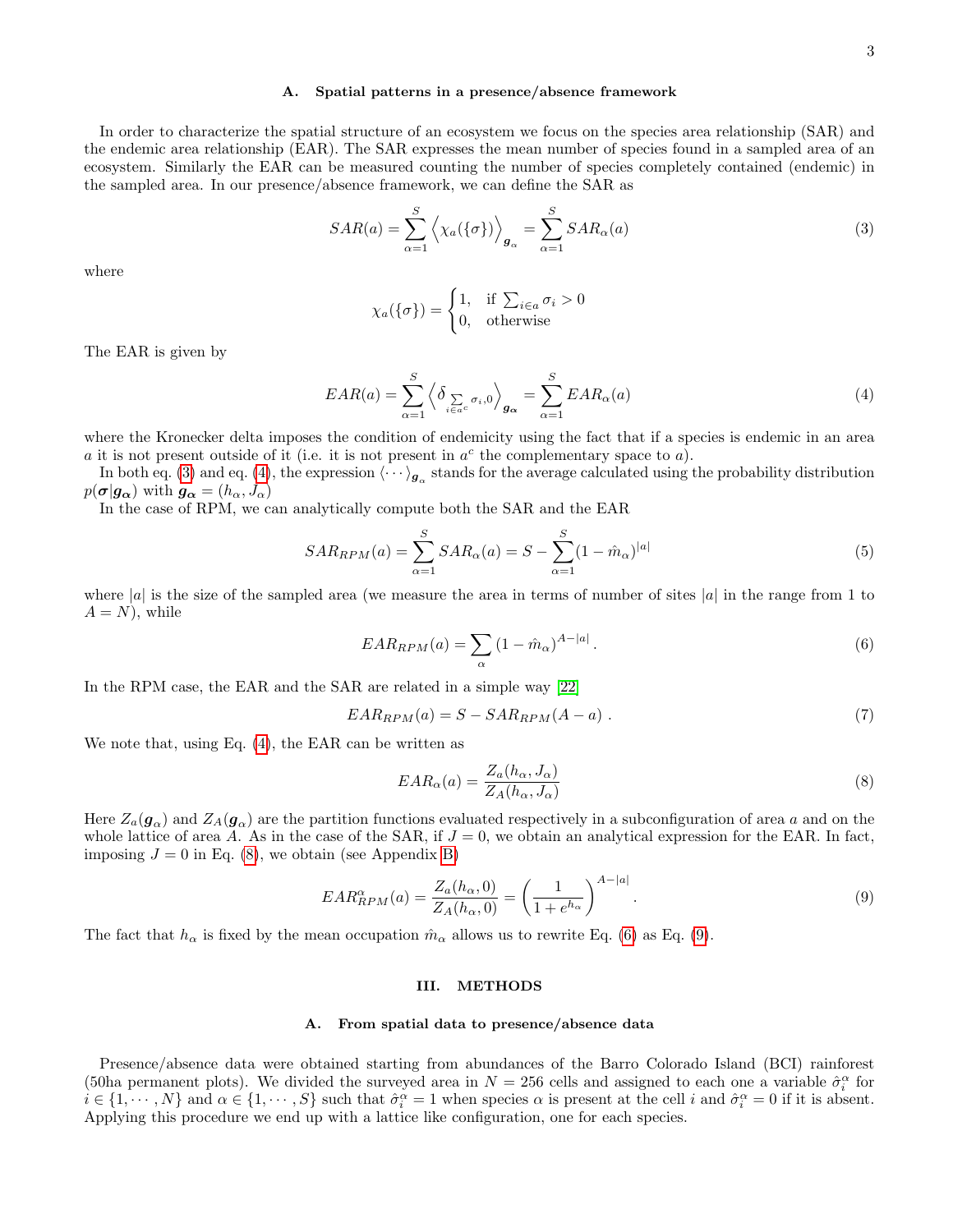# B. Algorithm to find h and J

In order to find the  $h$  and  $J$  that reproduce the constraints, we minimize the function

$$
H(h, J) = \ln Z(h, J) - \hat{M}h - \hat{E}J.
$$
\n(10)

From an information theory point of view, this function follows from the Kullback-Liebler divergence requiring that the "distance" between  $p(\sigma|h, J)$  and the unknown real distribution  $p_{data}$  must be minimized with the right choice of h and J. The fact that the functional is convex  $[39]$  make this task very simple.

### IV. RESULTS AND DISCUSSION

We applied our approach to the BCI rainforest (see [III A\)](#page-2-5) and we examined whether the interacting model is capable of reproducing spatial patterns such as SAR and EAR. To understand the "degree of randomness" of the BCI at this spatial scale (fixed by  $N = 256$ ), we compare the coupling parameters J and  $J_{rnd}$  obtained respectively from the BCI dataset and a random dataset where configurations were generated with the same number of occupied sites but distributed randomly. As expected the  $J_{rnd}$  have almost zero mean and very small variance  $(\sigma^2 \approx 10^{-3})$  (Figure [1\)](#page-4-0). In the case of the configurations obtained from real data, despite a few cases where  $J_{\alpha} < 0$ , it is clear that the J of the interacting model are positive and significantly different from  $J_{rnd}$  (see Figure [1\)](#page-4-0). The analysis of J thus suggests that species tend to form clusters. The overall positive mean of the  $J_{\alpha}$  (see Figure [1\)](#page-4-0) produces a clustering of the individuals that has the effect of decreasing the mean number of species with respect to the one of the random placement model. Although our approach does not consider species abundances, the results for the random placement model agree with the conclusions of previous works [\[34\]](#page-9-17) where the authors reported the inadequacy of the random placement model for various rainforest ecosystems.

The analysis of the couplings also reveal a possible interpretation for the cases in which the  $J$  takes on a negative value. Even if we had analyzed the system at a coarser spatial scale than the one of the single individual, we find that some species, for which the Janzen and Connell effect has been reported, are characterized by a negative J correspond-ing to a less clustered configuration. Figure [2](#page-5-0) shows an example of two species with similar  $\tilde{M}_\alpha$  but opposite  $J_\alpha$  values.

Figure [3](#page-6-0) shows the SAR for the BCI ecosystem. In both the random placement model as well as the interacting one, the SAR obviously converges to the total species richness due to the fact that the probability to find a species on the largest surveyed area is one. In order, to quantify the reliability of the predicted SAR for both the interacting and random models we evaluated the difference between the predicted species richness by the models and the one extracted from the data (inset Figure [3\)](#page-6-0). Although the differences between prediction and data in both models present a peak at an intermediate area, the interacting model consistently performs better. The discrepancy between the interacting model and the data in the intermediate spatial scale can be understood by the fact that the effective interaction J characterizing the clustering is obtained using the information at a spatial scale imposed by the nearest neighbor separation. To be more precise, species aggregate in different ways at different spatial scales [\[40,](#page-9-23) [41\]](#page-9-24) and this can have an effect on the effective space dependent couplings J.

Figure [4](#page-7-0) shows the EAR for the BCI ecosystem. The EAR is negligible at small areas, while it is "forced" to reach the total number of species in the largest plot (loosely speaking all the species are endemic in the largest area). He and Hubbell [\[22\]](#page-9-5), using abundance data from rainforest ecosystems, showed a good agreement of the random placement EAR with data. However, we find that the interacting model significantly improves the predictions for the EAR with respect to the RPM. In particular, we find that the RPM model systematically underestimates the number of endemic species within a given area.

## V. CONCLUSIONS

The increased availability of presence/absence data of species occurrences has stimulated the formulation of models and methods to describe emergent spatial patterns. Most of the models that have been proposed using MaxEnt do not consider spatial features in an explicit manner. In order to understand and characterize spatial features in ecological communities, here we propose a spatially explicit maximum entropy model suitable for this kind of presence/absence data. Using only a few assumptions on the kind of information crucial to capture the spatial structure of the community, the model can extrapolate the SAR and EAR to larger spatial scales. The SAR for the interacting model presents discrepancies with the data in the range of intermediate sampled areas. This suggests that the effective interactions are scale dependent and call for an extension of the analysis to different spatial resolutions. In contrast,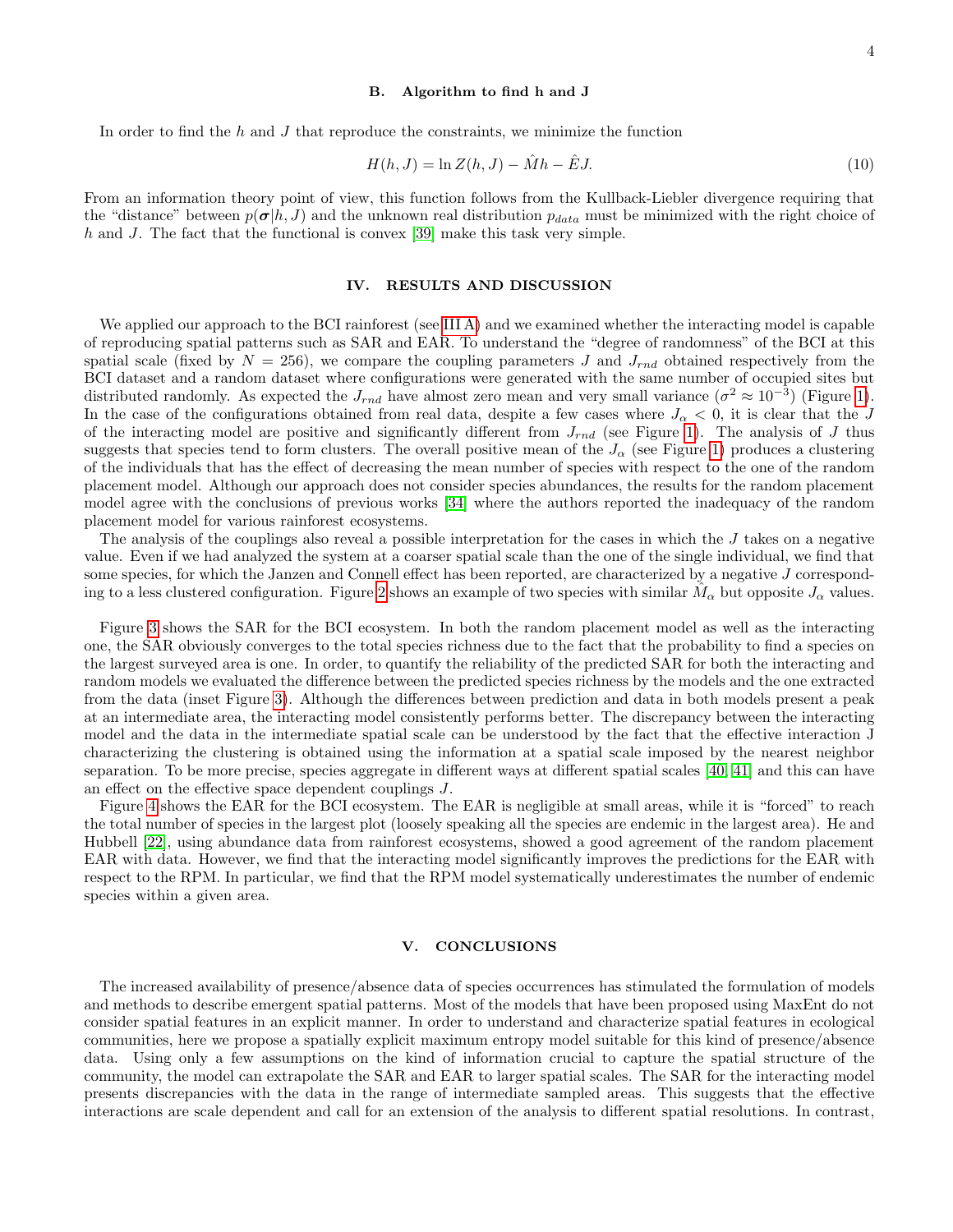the EAR is fairly well reproduced by our MaxEnt spatial interaction model. Our approach is particularly suitable for studying rare species which are known to play a central role in ecosystem functioning and stability [\[42,](#page-9-25) [43\]](#page-10-0) - and predict the impact that habitat fragmentation may have on their conservation. Finally our model may be well suited for the analysis of communities at different spatial scales and the vital problem of upscaling.



<span id="page-4-0"></span>FIG. 1: J couplings Histograms of the coupling strengths J obtained for the interacting model (orange) and for the randomized configuration (blue). As expected, the  $J_{rnd}$ 's inferred for randomized data have a pronounced peak around zero. The positive mean of the  $J$  corresponding to the BCI configuration is a measure of species clustering. The two dashed lines represent the means of the two histograms. The J values in the range [-5,-2.5] are likely related to the Janzen-Connell effect.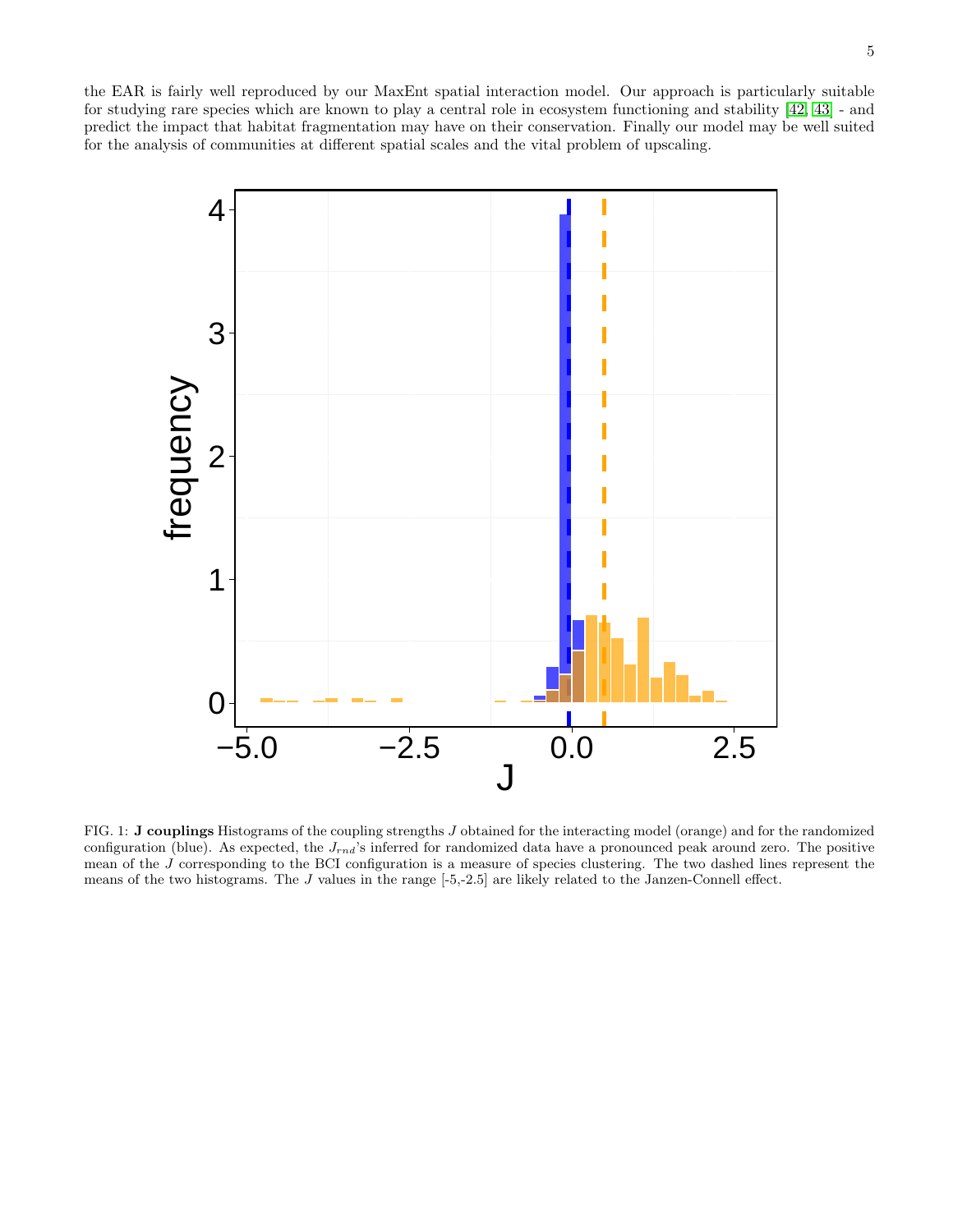

<span id="page-5-0"></span>FIG. 2: Clumping An example of two species with J values of different signs. Case a) the real spatial distribution (top) of a species with  $J_{\alpha} > 0$  and the lattice configuration (bottom) and b) the same as in case a) for a species with  $J_{\alpha} < 0$ . In the case a)  $\hat{M}_\alpha=15$  and in the case b)  $\hat{M}_\alpha=14.$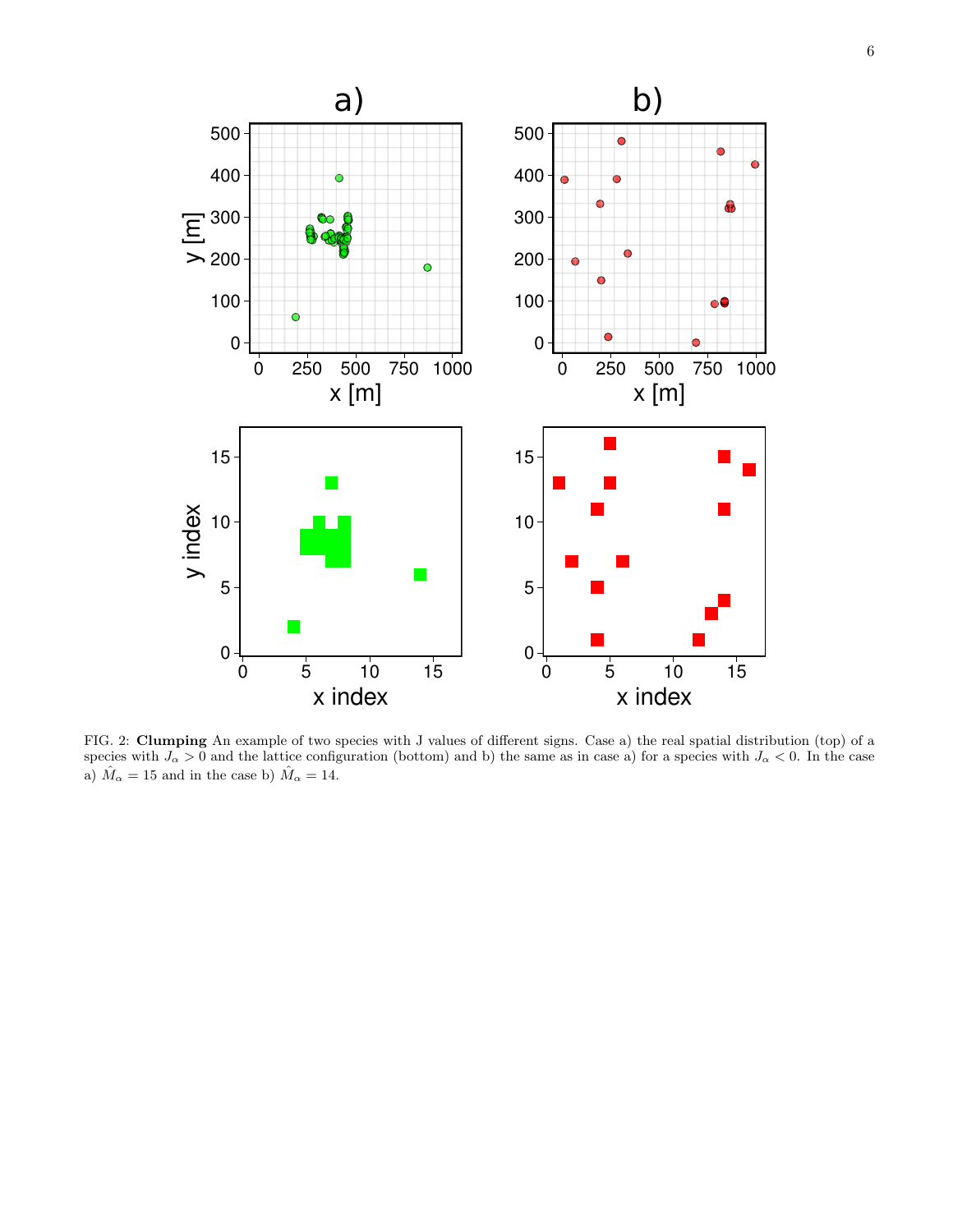

<span id="page-6-0"></span>FIG. 3: **SAR for the ecosystem** The SAR over all the sampled areas (left) with the inset that shows the differences between data and the two models (red for random placement and blue for interacting model); the right column shows a magnification for small (top) and large regions (bottom). The grey area represents the  $2\sigma$  confidence interval for the interacting model. The panels on the right represent respectively the magnifications at small and large areas.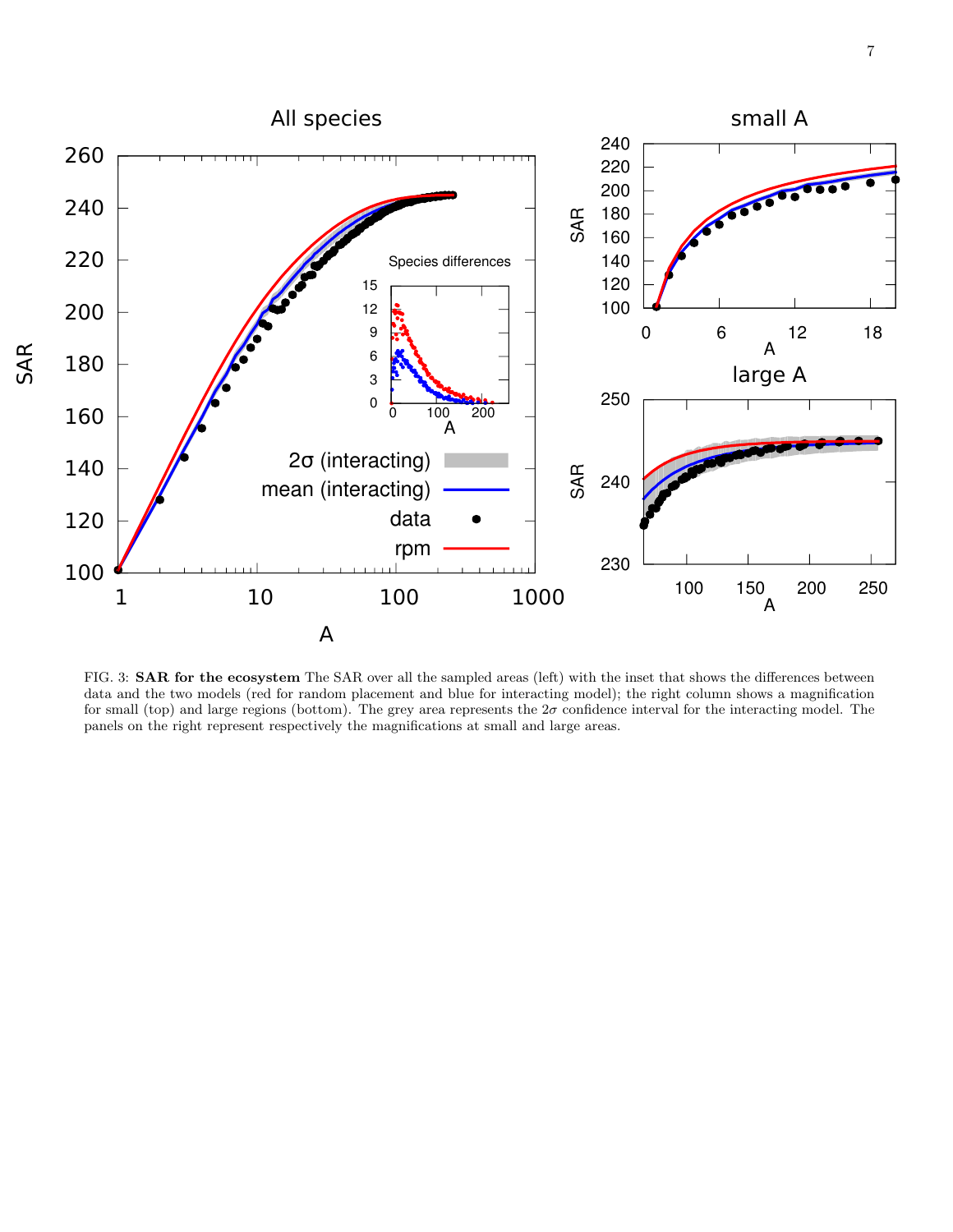

<span id="page-7-0"></span>FIG. 4: EAR for the ecosystem. The EAR over all the sampled areas. The interacting model (blue) and the random placement model (red) reach the same value for the largest A because every species is completely contained in the surveyed area.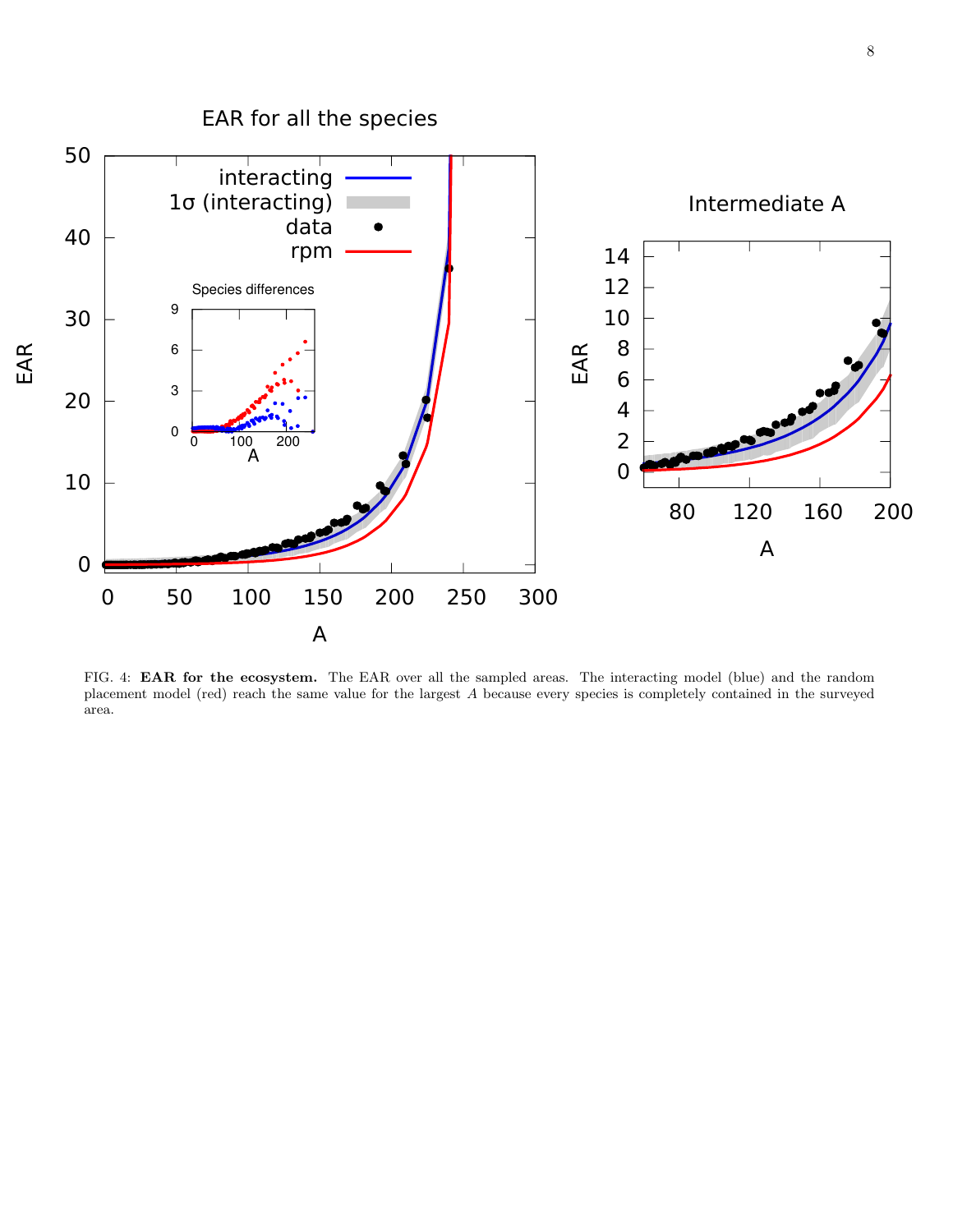# <span id="page-8-3"></span>Appendix A: Relation between  $h^{\alpha}$  and  $\hat{M}^{\alpha}$  for the random placement model

For the random placement model, imposing the condition that averaged quantities must reproduce the observed ones implies that:

$$
\langle M(\vec{\sigma}^{\alpha})\rangle_{h_{\alpha}} = N \frac{1}{1 + e^{-h_{\alpha}}} = \hat{M}_{\alpha}.
$$
\n(A1)

Defining  $\hat{m}_{\alpha} = \frac{\hat{M}_{\alpha}}{N}$ , the previous equation fixes  $h_{\alpha}$  to be:

<span id="page-8-5"></span>
$$
h_{\alpha} = \ln\left(\frac{\hat{m}_{\alpha}}{1 - \hat{m}_{\alpha}}\right). \tag{A2}
$$

Thus imposing only one constraint of reproducing the mean occurrence  $\hat{M}^{\alpha}$  is equivalent to fixing the coupling  $h_{\alpha}$ .

# <span id="page-8-4"></span>Appendix B: EAR for the case  $J = 0$

Starting from  $EAR_{\alpha}(a) = \left\langle \delta_{\sum_{i \in a^c} \sigma_i, 0} \right\rangle$ , one can explicitly write down an expression for the EAR in Eq. [\(8\)](#page-2-2). In  $g_{\alpha}$ fact, using the definition of  $\langle \cdots \rangle_{g_\alpha}$ , we find:

$$
EAR_{\alpha}(a) = \frac{1}{Z(g_{\alpha})} \sum_{\sigma} \delta_{\sum_{i \in a^{c}} \sigma_{i}, 0} e^{J_{\alpha}E(\sigma) + h_{\alpha}M(\sigma)}
$$
(B1)

The condition imposed by the Kronecker delta is satisfied only for the case  $\sigma_i = 0$  for all the sites i in  $a^c$  and thus we obtain:

$$
EAR_{\alpha}(a) = \frac{1}{Z(g_{\alpha})} \sum_{\sigma \in a} e^{J_{\alpha}E(\sigma) + h_{\alpha}M(\sigma)}
$$
(B2)

When  $J = 0$ , each site is independent of the others, and so the expression above can be simplified to:

$$
EAR_{\alpha}(a) = \frac{1}{Z(h_{\alpha})} \left(\sum_{\sigma} e^{h_{\alpha}\sigma}\right)^{|a|}
$$
 (B3)

Taking into account Eq. [A2](#page-8-5) and the fact that  $Z(h_{\alpha}) = Z_A(h_{\alpha})$ , the above expression gives us:

$$
EAR_{RPM}^{\alpha}(a) = \left(\frac{1}{1 + e^{h_{\alpha}}}\right)^{A - |a|}
$$
\n(B4)

[8] Roderick C Dewar and Annabel Porté. Statistical mechanics unifies different ecological patterns. Journal of Theoretical Biology, 251(3):389–403, 2008.

<span id="page-8-0"></span><sup>[1]</sup> Richard Condit, Nigel Pitman, Egbert G Leigh, Jérôme Chave, John Terborgh, Robin B Foster, Percy Núnez, Salomón Aguilar, Renato Valencia, Gorky Villa, et al. Beta-diversity in tropical forest trees. Science, 295(5555):666–669, 2002.

<sup>[2]</sup> I Volkov, JR Banavar, F He, S Hubbell, and A Maritan. Density dependence explains tree species abundance and diversity in tropical forests. Nature, 438(7068):658–61, December 2005.

<sup>[3]</sup> Robert D Holt. Emergent neutrality. Trends in ecology  $\mathcal B$  evolution, 21(10):531-533, 2006.

<span id="page-8-1"></span><sup>[4]</sup> David Storch, Petr Keil, and Walter Jetz. Universal species–area and endemics–area relationships at continental scales. Nature, 488(7409):78–81, Jun 2012.

<span id="page-8-2"></span><sup>[5]</sup> S Hubbell. The Unified Theory of Biodiversity and Biogeography. Princeton Univeristy Press, 2001.

<sup>[6]</sup> David Alonso, Rampal S Etienne, and Alan J McKane. The merits of neutral theory. Trends in Ecology & Evolution, 21(8):451–457, 2006.

<sup>[7]</sup> Richard A Blythe and Alan J McKane. Stochastic models of evolution in genetics, ecology and linguistics. Journal of Statistical Mechanics: Theory and Experiment, 2007(07):P07018, 2007.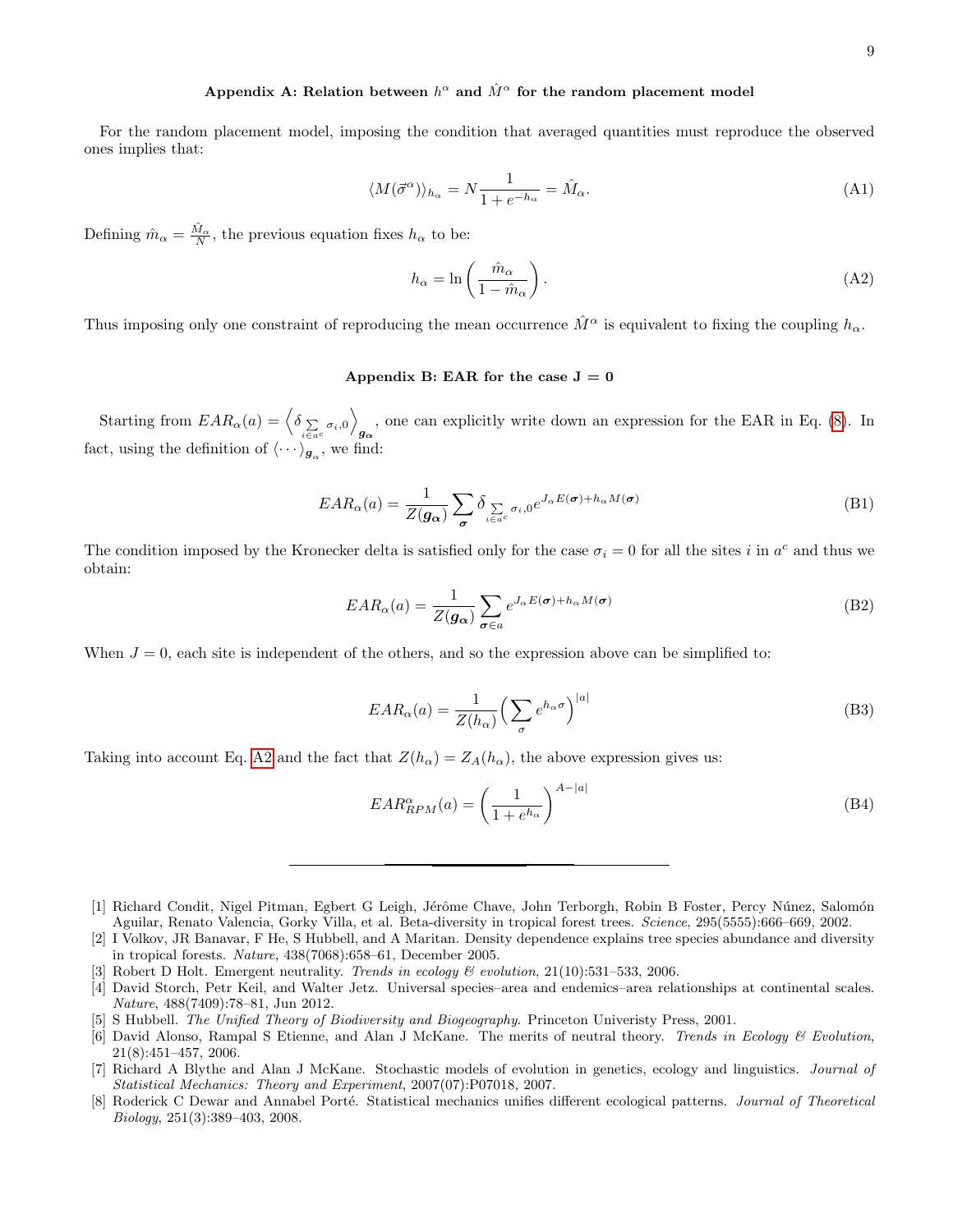- <span id="page-9-13"></span>[9] John Harte. Maximum entropy and ecology: a theory of abundance, distribution, and energetics. Oxford University Press, 2011.
- [10] James Rosindell, Stephen P Hubbell, and Rampal S Etienne. *ii* the unified neutral theory of biodiversity and biogeography;/i; at age ten. Trends in ecology  $\mathcal C$  evolution, 26(7):340-348, 2011.
- <span id="page-9-0"></span>[11] S Suweis, E Bertuzzo, L Mari, I Rodriguez-Iturbe, A Maritan, and A Rinaldo. On species persistence-time distributions. Journal of theoretical biology, 303:15–24, 2012.
- <span id="page-9-1"></span>[12] J Chave, H C Muller-Landau, and S A Levin. Comparing classical community models: Theoretical consequences for patterns of diversity. American Naturalist, 159(1):1–23, January 2002.
- <span id="page-9-14"></span>[13] Igor Volkov, Jayanth R Banavar, Stephen P Hubbell, and Amos Maritan. Neutral theory and relative species abundance in ecology. Nature, 424(6952):1035–7, August 2003.
- [14] David Alonso and Alan J McKane. Sampling hubbell's neutral theory of biodiversity. Ecology Letters, 7(10):901–910, 2004.
- [15] Sandro Azaele, Simone Pigolotti, Jayanth R. Banavar, and Amos Maritan. Dynamical evolution of ecosystems. Nature, 444(7121):926–928, 2006.
- [16] Hubbell S. P. Volkov I., Banavar Jayanth R. and Maritan A. Patterns of relative species abundance in rainforests and coral reefs. Nature, 450(7166):45–49, November 2007.
- [17] Bahram Houchmandzadeh. Neutral clustering in a simple experimental ecological community. Physical review letters, 101(7):078103, 2008.
- [18] Enrico Bertuzzo, Samir Suweis, Lorenzo Mari, Amos Maritan, Ignacio Rodríguez-Iturbe, and Andrea Rinaldo. Spatial effects on species persistence and implications for biodiversity. Proceedings of the National Academy of Sciences, 108(11):4346–4351, 2011.
- <span id="page-9-2"></span>[19] Samir Suweis, Andrea Rinaldo, and Amos Maritan. An exactly solvable coarse-grained model for species diversity. Journal of Statistical Mechanics: Theory and Experiment, 2012(07):P07017, 2012.
- <span id="page-9-3"></span>[20] John Harte. Ecology: Tail of death and resurrection. Nature, 424(6952):1006–1007, 2003.
- <span id="page-9-4"></span>[21] JT Chayes, L Chayes, and Elliott H Lieb. The inverse problem in classical statistical mechanics. Communications in Mathematical Physics, 93(1):57–121, 1984.
- <span id="page-9-5"></span>[22] Fangliang He and Stephen P Hubbell. Species-area relationships always overestimate extinction rates from habitat loss. Nature, 473(7347):368–71, May 2011.
- <span id="page-9-6"></span>[23] Pierre Legendre and Marie Josée Fortin. Spatial pattern and ecological analysis. Vegetatio, 80(2):107-138, 1989.
- <span id="page-9-7"></span>[24] Benjamin Kerr, Margaret A Riley, Marcus W Feldman, and Brendan JM Bohannan. Local dispersal promotes biodiversity in a real-life game of rock–paper–scissors. Nature, 418(6894):171–174, 2002.
- <span id="page-9-8"></span>[25] E.T. Jaynes and G.L. Bretthorst. Probability Theory: The Logic of Science. Cambridge University Press, 2003.
- <span id="page-9-9"></span>[26] N. S. Burkoff, C. Varnai, and D. L. Wild. Predicting protein -sheet contacts using a maximum entropy-based correlated mutation measure. Bioinformatics, 29(5):580–587, Mar 2013.
- <span id="page-9-10"></span>[27] Elad Schneidman, Michael J Berry, Ronen Segev, and William Bialek. Weak pairwise correlations imply strongly correlated network states in a neural population. Nature, 440(7087):1007–12, April 2006.
- <span id="page-9-11"></span>[28] John Harte, Adam B Smith, and David Storch. Biodiversity scales from plots to biomes with a universal species-area curve. Ecology letters, 12(8):789–97, August 2009.
- <span id="page-9-12"></span>[29] S Azaele, R Muneepeerakul, A Rinaldo, and I Rodriguez-Iturbe. Inferring plant ecosystem organization from species occurrences. Journal of theoretical biology, 262(2):323–329, 2010.
- [30] Bruce W Hoagland and Scott L Collins. Gradient models, gradient analysis, and hierarchical structure in plant communities. Oikos, pages 23–30, 1997.
- [31] Joseph A. Veech. A probability-based analysis of temporal and spatial co-occurrence in grassland birds. J Biogeography, 33(12):2145–2153, Dec 2006.
- <span id="page-9-15"></span>[32] Igor Volkov, Jayanth R Banavar, Stephen P Hubbell, and Amos Maritan. Inferring species interactions in tropical forests. Proceedings of the National Academy of Sciences, 106(33):13854–13859, 2009.
- <span id="page-9-16"></span>[33] Jayanth R Banavar, Amos Maritan, and Igor Volkov. Applications of the principle of maximum entropy: from physics to ecology. Journal of Physics: Condensed Matter, 22(6):063101, 2010.
- <span id="page-9-17"></span>[34] J B Plotkin, M D Potts, N Leslie, N Manokaran, J Lafrankie, and P S Ashton. Species-area curves, spatial aggregation, and habitat specialization in tropical forests. Journal of theoretical biology, 207(1):81–99, November 2000.
- <span id="page-9-18"></span>[35] Hélène Morlon, George Chuyong, Richard Condit, Stephen Hubbell, David Kenfack, Duncan Thomas, Renato Valencia, and Jessica L Green. A general framework for the distance–decay of similarity in ecological communities. Ecology Letters, 11(9):904–917, 2008.
- <span id="page-9-19"></span>[36] Daniel H Janzen. Herbivores and the number of tree species in tropical forests. American naturalist, pages 501–528, 1970.
- <span id="page-9-20"></span>[37] Joseph H Connell. On the role of natural enemies in preventing competitive exclusion in some marine animals and in rain forest trees. Dynamics of populations, 298:312, 1971.
- <span id="page-9-21"></span>[38] BD Coleman. On random placement and species-area relations. *Mathematical Biosciences*, 215:191–215, 1981.
- <span id="page-9-22"></span>[39] Thomas M Cover and Joy A Thomas. *Elements of information theory*. John Wiley & Sons, 2012.
- <span id="page-9-23"></span>[40] S. Hartley, W. E. Kunin, J. J. Lennon, and M. J. O. Pocock. Coherence and discontinuity in the scaling of specie's distribution patterns. Proceedings of the Royal Society B: Biological Sciences, 271(1534):81–88, Jan 2004.
- <span id="page-9-24"></span>[41] Joshua B Plotkin and Helene C Muller-Landau. Sampling the species composition of a landscape. Ecology, 83(12):3344– 3356, 2002.
- <span id="page-9-25"></span>[42] David Mouillot, David R Bellwood, Christopher Baraloto, Jerome Chave, Rene Galzin, Mireille Harmelin-Vivien, Michel Kulbicki, Sebastien Lavergne, Sandra Lavorel, Nicolas Mouquet, et al. Rare species support vulnerable functions in high-diversity ecosystems. *PLoS biology*, 11(5):e1001569, 2013.